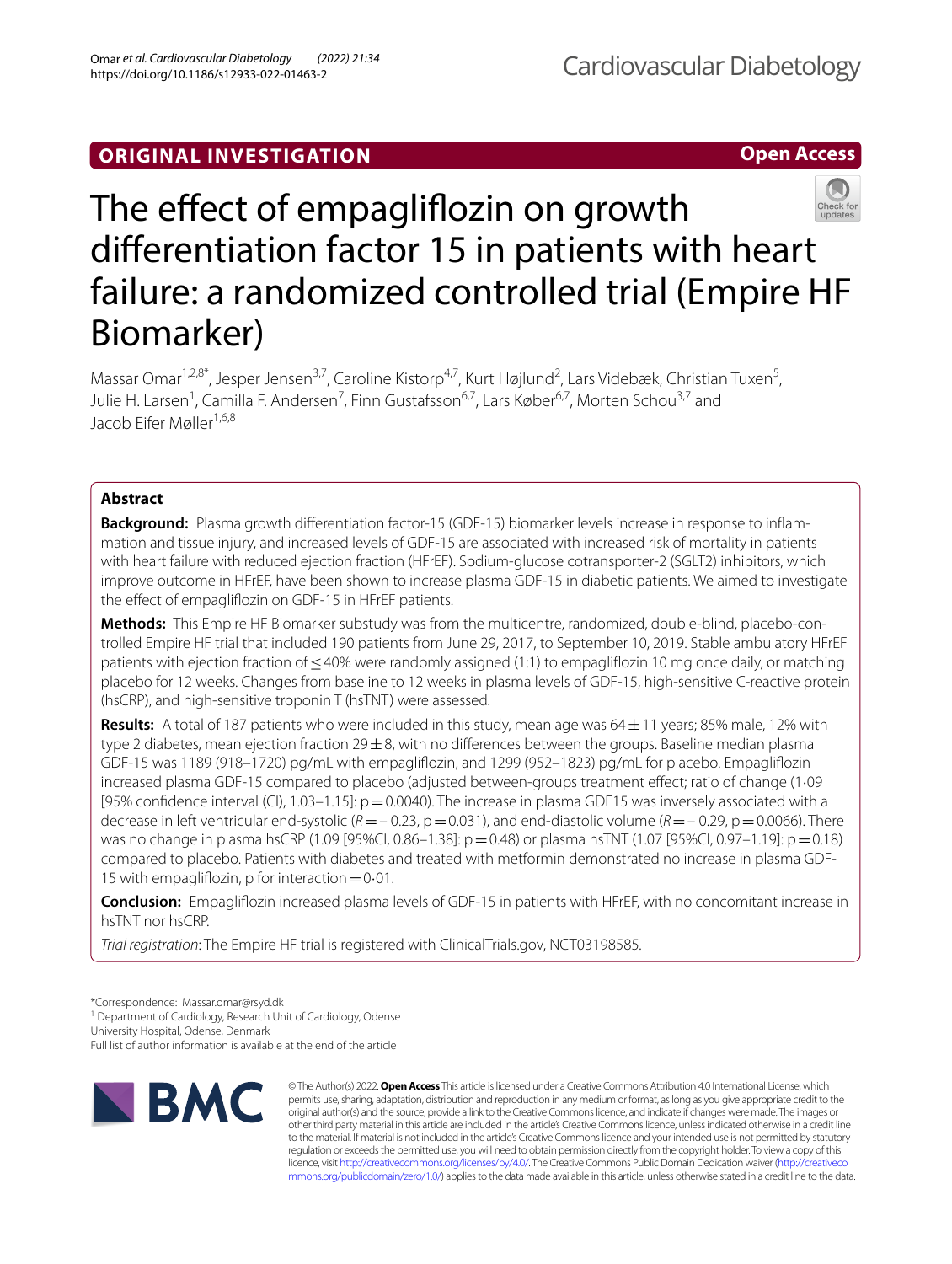**Keywords:** HFrEF, SGLT2 inhibitors, GDF15, hsTNT, hsCRP

#### **Background**

Plasma growth diferentiation factor 15 (GDF-15) is a member of the transforming growth factor β-superfamily, acting as a stress-responsive cytokine. The tissue expression of this biomarker is increased during several pathological conditions including infammation, myocardial ischemia, and tissue injury [\[1](#page-10-0), [2\]](#page-10-1). Increased plasma levels of GDF-15 are also associated with heart failure (HF), and linked to HF progression, adverse cardiac remodelling, long-term MACEs, serious cardiac arrhythmic events and mortality [[3–](#page-10-2)[6\]](#page-10-3). Elevated levels of GDF-15 are also associated with increased risk of sudden cardiac death within 24 h of an incident myocardial infarction [\[7](#page-10-4)] and are signifcantly correlated with an increased risk of lower extremity atherosclerotic disease in T2DM patients [[8\]](#page-10-5). Other studies support the hypothesis that GDF-15 is more than a general stress induced cytokine, and increased level of plasma GDF-15 is considered as a novel therapeutic target in metabolic regulations (e.g. weight loss, improved insulin resistance, and systolic blood pressure reduction)  $[9-11]$  $[9-11]$ ." Further, treatment with the glucose lowering drug metformin increased the circulating levels of GDF-15, and were associated with weight loss, improved glucose metabolism, and decreased appetite, which were correlated to the GDF-15 increase in patients with diabetes with or without obesity [[12,](#page-10-8) [13](#page-10-9)].

Sodium glucose co-transporter (SGLT2) inhibitors improve clinical outcomes in both patients with diabetes, and/or with heart failure and reduced ejection fraction (HFrEF) [\[14](#page-10-10)[–19\]](#page-11-0). Several studies have demonstrated benefcial cardiac, renal, and metabolic efects of SGLT2 inhibitors, where the cardiac and renal efects include cardiac reverse remodelling, reduction in flling pressures, blood pressure, and plasma volumes [[20,](#page-11-1) [21\]](#page-11-2). Of the metabolic benefts, SGLT2 inhibitors demonstrated a reduction of blood glucose, body weight, and as well as an improved insulin resistance in HFrEF patients [\[22–](#page-11-3)[24\]](#page-11-4). A recent proteomic study revealed an increase in plasma GDF-15 by empaglifozin in patients with diabetes or impaired glucose tolerance [[25\]](#page-11-5), however, it is unknown whether the SGL2Ti mediated improvement of HFrEF is accompanied by a change in plasma of GDF-15 levels.

In this current analysis of the Empaglifozin in Heart Failure Patients with Reduced Ejection Fraction (Empire HF) trial  $[26]$  $[26]$ , we sought to evaluate the effect of empaglifozin on plasma GDF-15 along with the infammatory marker high sensitive C-reactive protein (hsCRP), and marker of myocardial injury high sensitive troponin T (hsTNT) in patients with HFrEF.

#### **Methods**

Empire HF trial [[26\]](#page-11-6) was designed, conducted and reported in accordance with a protocol in compliance with Good Clinical Practice and in accordance with the Declaration of Helsinki. All participants signed informed consent prior to inclusion. The Empire HF study protocol was approved by the relevant institutional review board (Danish National Committee on Health Research Ethics, number H-17010756).

## **Study design**

This present Empire HF Biomarker study was an exploratory study of the Empire HF trial, which has been described, and published  $[26, 27]$  $[26, 27]$  $[26, 27]$ . The trial was an investigator-initiated, multicentre, randomized, double-blind, placebo-controlled trial, in which HFrEF patients were randomly assigned to empaglifozin or matching placebo (1:1) for 12 weeks between June 29, 2017, through September 10, 2019.

# **Study participants**

A full list of inclusion and exclusion criteria is provided in appendix p3. Briefy, stable HFrEF patients aged≥18 years, with New York Heart Association (NYHA) functional class I–III symptoms and left ventricular ejection fraction (LVEF) of 40% or less were eligible. Patients with known type 2 diabetes were treated in accordance with European and national guidelines and were required to have a glycated haemoglobin (HbA<sub>1C</sub>) level in the range of 48–83 mmol/mol (6.5–10.0%) and stable doses of anti-glycaemic treatment within the last 30 days. Exclusion criteria included symptomatic hypotension with a systolic blood pressure<95 mmHg, estimated glomerular filtration rate  $\leq$  30 mL/min/1.73 m<sup>2</sup>, admission for HF within 30 days, or admission for hypoglycaemia in the past 12 months [\[26](#page-11-6)].

#### **Randomization**

All study related procedures including blood samples were performed at two sites (Odense University Hospital, and Herlev and Gentofte University Hospital). Eligible patients were randomly assigned in a double-blind fashion using a fxed-randomization schedule, according to blocks of 10. Patients underwent an examination program at randomization, including clinical examination, blood tests, and were evaluated in the outpatient clinic after  $45 \pm 10$  days for examination of volume status,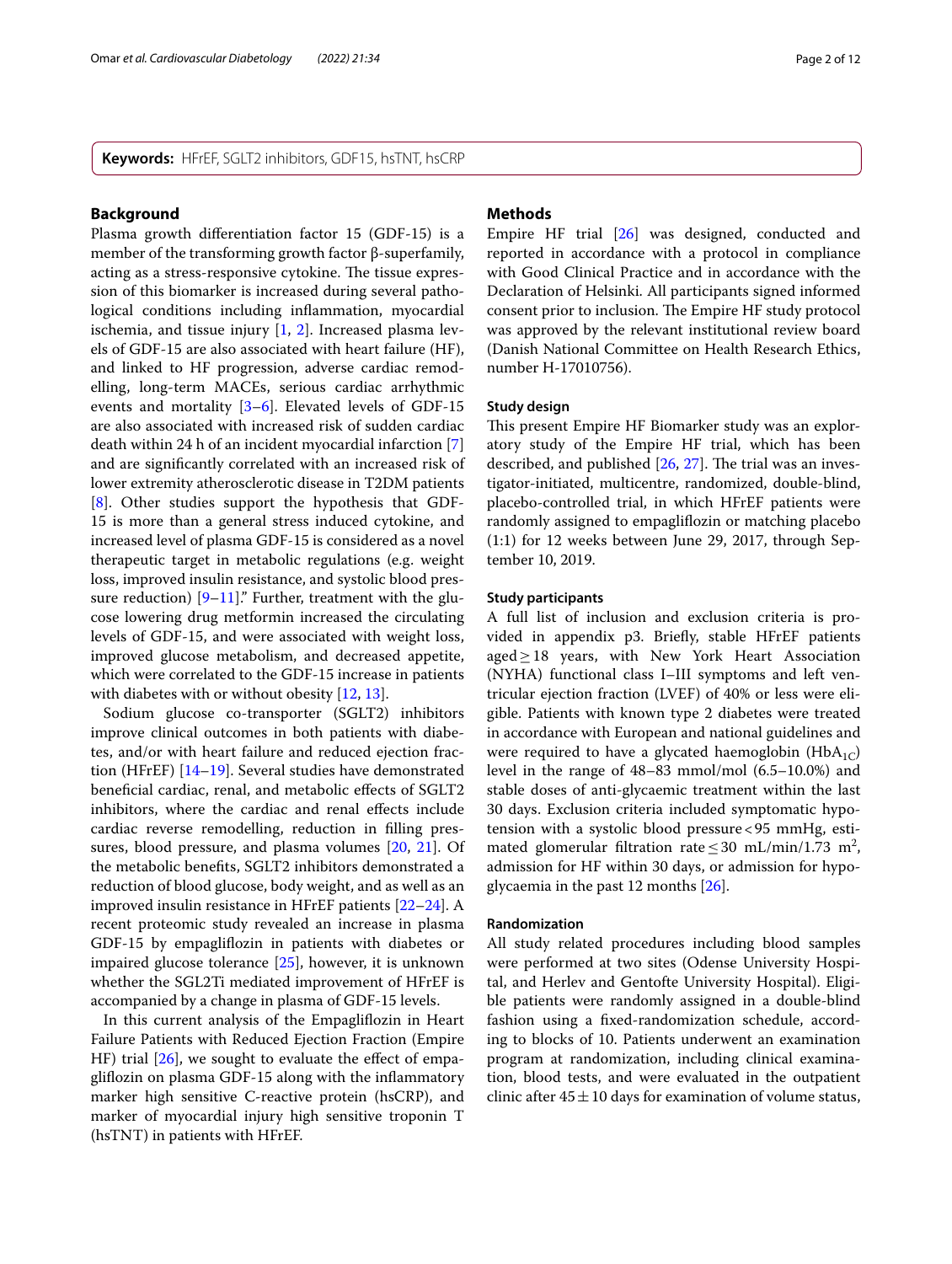and recording of adverse events. A blood test was performed to assess renal function and electrolyte levels. At follow-up, the investigation program was repeated after 12 weeks.

# **Biomarkers**

Blood tests were performed at baseline and repeated at 12 weeks follow-up. Plasma concentrations of GDF-15, and hsTNT were analysed on fasting blood samples at baseline and follow-up, which were immediately centrifuged upon collection and stored at−80 °C. A batch analysis was performed at a central laboratory (GDF-15 Roche Elecsys Assay; Roche Diagnostics GmbH, Mannheim, Germany) [\[28](#page-11-8)]. Plasma concentrations of hsCRP were analysed on fasting blood samples at baseline and follow-up on the Atellica essay, and Cobas8000 platform with a coefficient variation  $<10\%$ .

#### **Echocardiography**

Echocardiographic protocol has been previously described in detail [[22\]](#page-11-3). In brief, transthoracic echocardiography was performed on a Vivid e9 ultrasound system (General Electric, Horten, Norway), and stored digitally for ofine analysis. For two-dimensional and Doppler images, three consecutive beats for patients in sinus rhythm and multiple beats for patients with atrial fbrillation were measured and averaged. Left ventricular (LV) end systolic volume (LVESV), LV end-diastolic volume (LVEDV), and left atrial volume index (LAVi) were assessed using the biplane method of disks. LV dimensions were measured from frozen end-diastolic and end-systolic 2D images in the parasternal long axis to assess LV mass (LVM).

Plasma volume was estimated as:  $(1 -$ hematocrit $) \times (\alpha + \beta)$  $\times$  weight in kg]), in which α=1530 and β=41 for men, whereas  $\alpha$  = 864 and  $\beta$  = 47.9 for women [\[29](#page-11-9), [30\]](#page-11-10).

#### **Statistical analysis**

Primary efficacy measure was the between-group difference in the change of plasma GDF-15 from baseline to 12 weeks follow-up. Secondary exploratory measures included the between-group diferences in the changes of hsCRP and hsTNT.

No specifc sample size estimation was performed for this post-hoc analysis, and study population size was the sample size of the main Empire HF trial  $[26]$  $[26]$  $[26]$ . The primary statistical analysis was based on all included patients with available plasma GDF-15 measurement based on the per protocol principle. We replicated the analyses with the full study cohort, and fndings remained consistent with the per protocol analysis in a sensitivity analysis (Additional fle [1](#page-9-0): Online Appendix p4).

Plasma GDF-15 was log-transformed due to the skewed distribution. The between group difference in GDF-15 was analysed using a linear mixed efect model with a random intercept to account for repeated measurements from the same individual and reported as a ratio of change value with 95% confdence intervals (95% CIs) for the between-group changes.

For normally distributed measurements, the aforementioned statistical analysis was used but reported as a coeffcient value with 95% CIs. To reduce the risk for false discoveries in a post-hoc study, we adjusted for age, sex, body mass index (BMI), estimated glomerular fltration (eGFR), and diabetes.

Pearson's correlation coefficients, the corresponding two-sided 95%CIs, and p-values were calculated to examine the association between the change in the log-transformed plasma GDF-15 concentrations from baseline to 12 weeks and the following changes in the cardiac, renal, and metabolic measurements; LVESV, LVEDV, LAVI, LVM, systolic blood pressure, the metabolic parameters; weight, BMI,  $HbA_{1C}$  and the renal parameters; haematocrit, estimated glomerular fltration rate (eGFR), and plasma volume.

A two-sided signifcance level of 0.05 was considered signifcant. Data frequencies are expressed as mean standard deviation (SD) for normally distributed variables, number (%) for categorical variables, and median with interquartile range (IQR) for non-normally distributed variables. Statistical analyses were conducted using Stata Statistical Software, version 16 (Stata Corp, College. Station, Texas, USA). The Empire HF is publicly registered on ClinicalTrials.gov, NCT03198585, and EudraCT, 2017-001341-27.

# **Results**

Between June 29, 2017, and September 10, 2019, 697 participants were assessed for study eligibility, of which 190 participants were randomly assigned to receive either empagliflozin (10 mg/day) (n=95) or placebo (n=95) for 12 weeks. For the plasma GDF-15 outcome, one (1%) patient in the intervention group wished no further follow-up due to surgery of condition unrelated to the study. In the placebo group, one (1%) patient terminated the study prematurely due to dizziness unrelated to the study. One (1%) patient had a blood sample which could not be analysed and were excluded from the analysis (Fig. [1\)](#page-3-0). As a result, blood sample results for plasma GDF-15 were available in 94 patients in the empaglifozin group, and 93 patients in the placebo group at follow-up.

The groups were well-matched with respect to baseline characteristics, with a high proportion of patients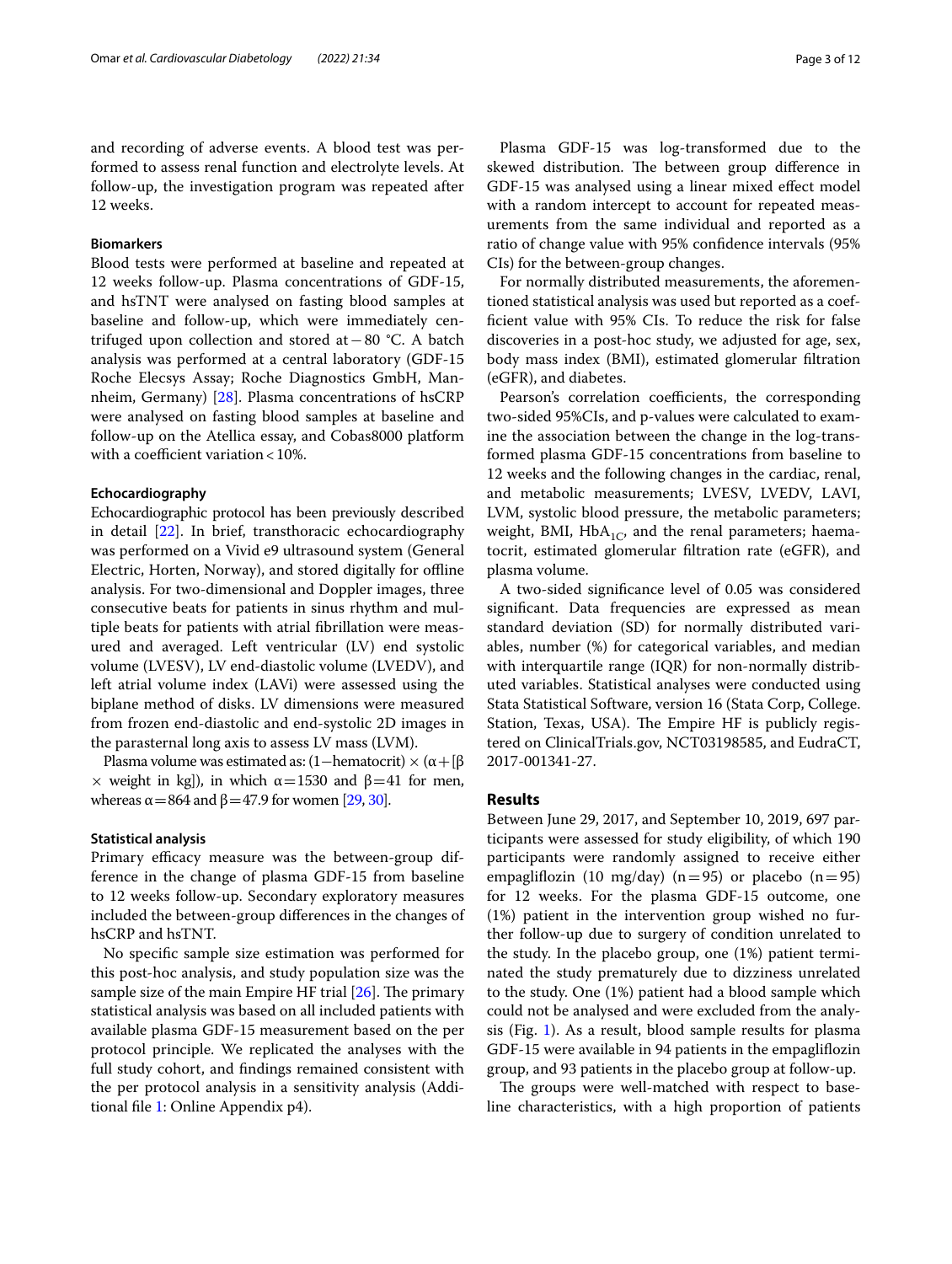

<span id="page-3-0"></span>receiving the guideline recommended pharmacologic therapy for HFrEF (Table  $1$ ). The mean age was  $64 \pm 11$  years, 162 (85%) were male, 149 (78%) reported New York Heart Association class II functional status, 97 (51%) had ischemic HF as ethology, 36 (19%) had a cardiac resynchronization device, and 91 (48%) had an implantable cardioverter-defbrillator. Plasma N-terminal—pro Brain Natriuretic Peptide (NT-proBNP) was moderately elevated with a median of 591 (IQR 304– 1048) pg/mL, 24 patients (13%) had type 2 diabetes with eight patients  $(4%)$  in treatment with metformin. The median adherence to the allocated treatment was 100 (IQR 99–100) %. One (1%) patient in the placebo group had a treatment adherence less than 80% (Fig. [1\)](#page-3-0).

The median plasma GDF-15 level was 1218 (IOR 918– 1820) pg/mL (Table [1](#page-4-0)). Baseline plasma levels of GDF-15

were associated with the baseline plasma levels of hsCRP  $(R=0.22, p=0.0020)$ , hsTNT  $(R=0.32, p<0.0001)$ , and NT-proBNP ( $R = 0.37$ ,  $p < 0.0001$ ).

Patients treated with empagliflozin experienced a statistically signifcant (9%) increase in plasma GDF-15 compared to placebo (adjusted ratio of change: 1.09 [95% confidence interval (CI), 1.03 to 1.15]:  $p = 0.0040$ ). Median plasma GDF-15 was 1189 (918–1720) pg/mL at baseline, and 1394 (970–1942) pg/mL at 12 weeks with Empaglifozin. Placebo: median plasma GDF-15 at baseline and at 12 weeks was baseline 1299 (952–1823) pg/ mL, and 1271 (879–1872) pg/mL, respectively (Table [2](#page-6-0); Fig. [2\)](#page-7-0). The empagliflozin-mediated increase in plasma GDF-15 was consistent across multiple subgroups including sex, HF ethology, congestive HF medication, and NT-proBNP (Fig. [3\)](#page-8-0). Median plasma GDF-15 was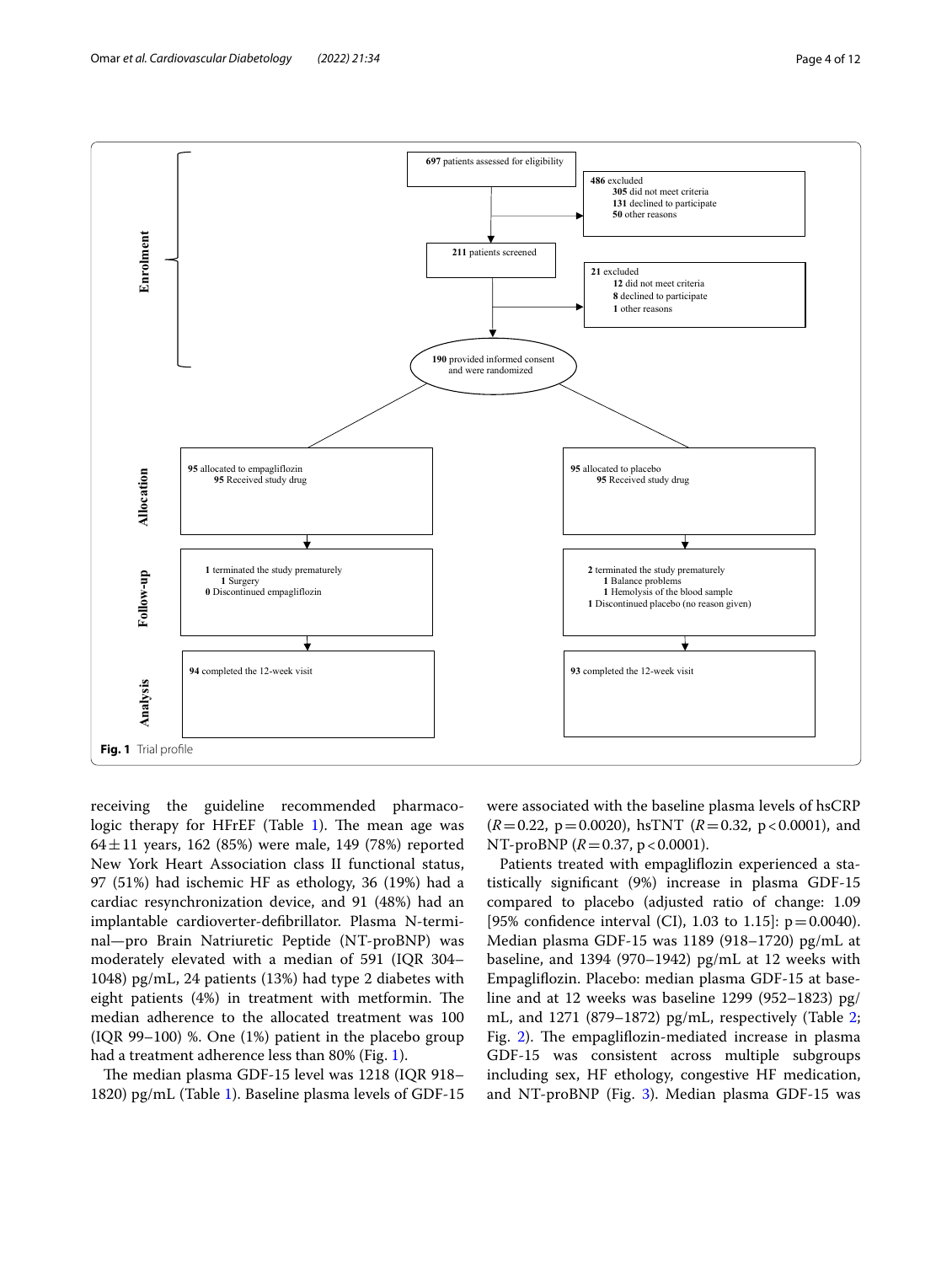# <span id="page-4-0"></span>**Table 1** Baseline characteristics

|                                                                    | Empagliflozin, 10 mg/day | Placebo          |  |
|--------------------------------------------------------------------|--------------------------|------------------|--|
|                                                                    | $(n = 94)$               | $(n=93)$         |  |
| Age (years)                                                        | 65 (10)                  | 63 (12)          |  |
| Sex (male)                                                         | 78 (83%)                 | 81 (87%)         |  |
| Caucasian (%)                                                      | 91 (97%)                 | 92 (99%)         |  |
| Body mass index (kg/m <sup>2</sup> )                               | $29(26-32)$              | $28(26-33)$      |  |
| Smoking                                                            | 22 (23%)                 | 18 (19%)         |  |
| Systolic blood pressure (mmHg)                                     | 119 (19)                 | 121 (16)         |  |
| Heart rate (beats/min)                                             | 69 (11)                  | 72 (13)          |  |
| Heart failure characteristics                                      |                          |                  |  |
| Duration of heart failure (months)                                 | $37(12 - 69)$            | $27(13-62)$      |  |
| Heart failure cause                                                |                          |                  |  |
| Ischemic heart failure                                             | 48 (51%)                 | 49 (53%)         |  |
| Non-ischemic heart failure                                         | 46 (49%)                 | 44 (47%)         |  |
| Latest recorded ejection fraction (%)                              | 29(8)                    | 30(7)            |  |
| NYHA class                                                         |                          |                  |  |
|                                                                    | 5 (5%)                   | 7(8%)            |  |
| $\parallel$                                                        | 71 (76%)                 | 77 (83%)         |  |
| $\mathbb{H}$                                                       | 18 (19%)                 | $9(10\%)$        |  |
| KCCQ Overall Summary Score                                         | 79 (65-90)               | 78 (65-90)       |  |
| KCCQ Clinical Summary Score                                        | 82 (68-95)               | 81 (68-92)       |  |
| Comorbidities                                                      |                          |                  |  |
| Type 2 diabetes                                                    | 11 (12%)                 | 12 (13%)         |  |
| Hypertension                                                       | 35 (37%)                 | 40 (43%)         |  |
| Atrial fibrillation                                                | 33 (35%)                 | 32 (34%)         |  |
| Ischemic heart disease                                             | 50 (53%)                 | 53 (57%)         |  |
| Chronic kidney disease <sup>a</sup>                                | 13(14)                   | 12(13)           |  |
| Laboratory variables                                               |                          |                  |  |
| GDF-15 (pg/mL)                                                     | 1189 (918-1720)          | 1299 (952-1823)  |  |
| In ischemic heart failure                                          | 1110 (742-1820)          | 1397 (1020-2090) |  |
| In non-ischemic heart failure                                      | 1230 (977-1607)          | 1205 (851-1650)  |  |
| NT-proBNP (ng/L)                                                   | 565 (303-1020)           | 605 (334-1060)   |  |
| In sinus rhythm                                                    | 408 (276-655)            | 493 (244-793)    |  |
| In atrial fibrillation                                             | 1050 (596-1820)          | 960 (566-1470)   |  |
| Estimated glomerular filtration rate (mL/min/1.73 m <sup>2</sup> ) | 73 (57-89)               | 74 (60-90)       |  |
| Haemoglobin A1c (mmol/mol)                                         | 40 (36-43)               | 39 (36-42)       |  |
| Haematocrit (%)                                                    | 41 (38-44)               | 41 (39-45)       |  |
| Heart failure medication                                           |                          |                  |  |
| ACE inhibitors/ARBs                                                | 58 (62%)                 | 63 (68%)         |  |
| Sacubitril-valsartan                                               | 30 (32%)                 | 27 (29%)         |  |
| $\beta$ blockers                                                   | 89 (95%)                 | 87 (94%)         |  |
| Mineralocorticoid-receptor antagonist                              | 61 (65%)                 | 61 (66%)         |  |
| Diureticsb                                                         | 62 (66%)                 | 60 (65%)         |  |
| Device type                                                        |                          |                  |  |
| Cardiac resynchronization therapy without ICD                      | 7 (14%)                  | 4(8%)            |  |
| Cardiac resynchronization therapy with ICD                         | 11 (22%)                 | 12 (24%)         |  |
| ICD only                                                           | 33 (65%)                 | 31 (62%)         |  |
| Patients with a history of type 2 diabetes                         |                          |                  |  |
| Metformin                                                          | 4 (36%)                  | 4 (33%)          |  |
| Sulfonylurea                                                       | 2(18%)                   | $0(0\%)$         |  |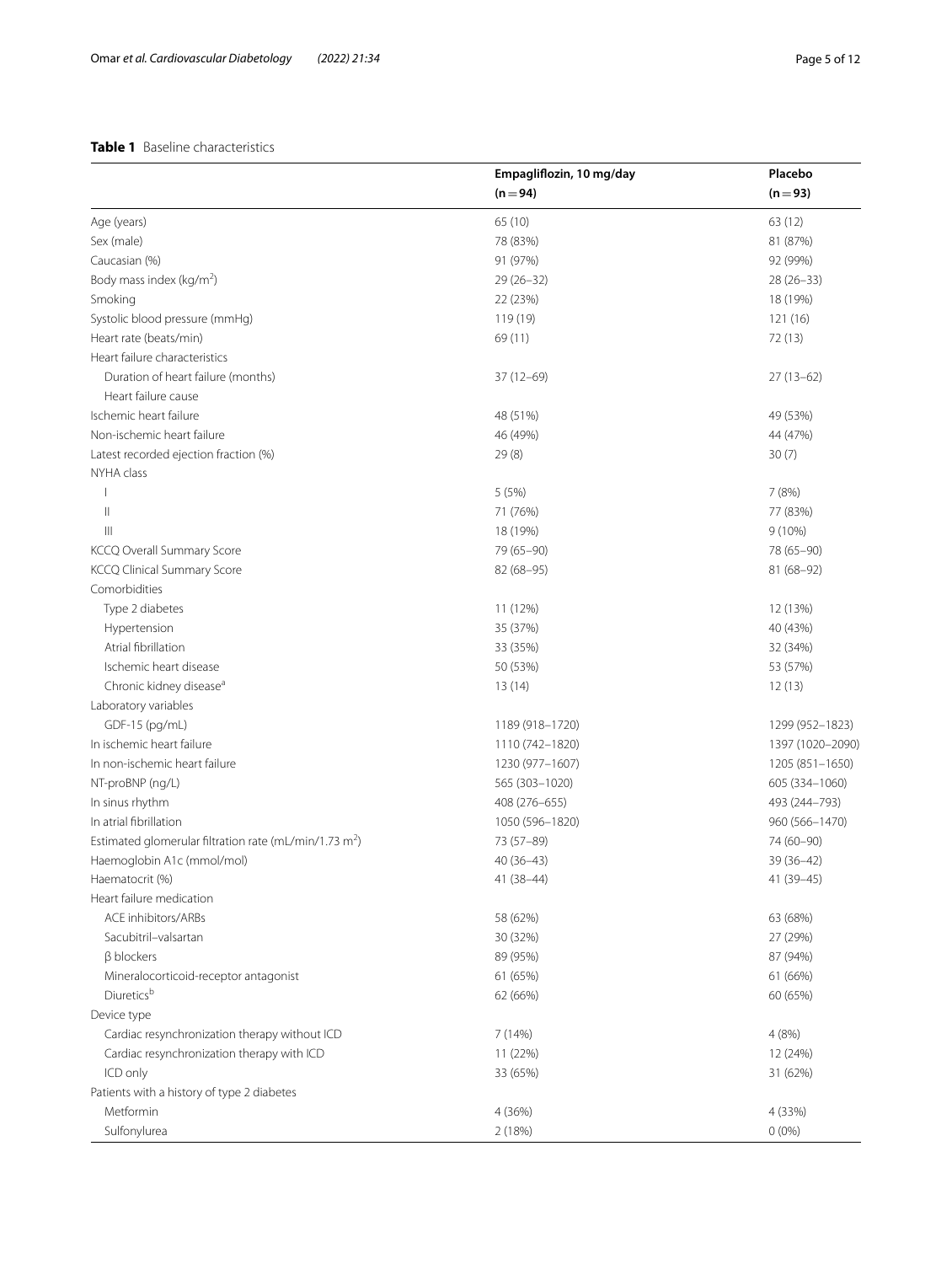#### **Table 1** (continued)

|                        | Empagliflozin, 10 mg/day | Placebo  |
|------------------------|--------------------------|----------|
|                        | $(n = 94)$               | $(n=93)$ |
| DPP-4 inhibitor        | $0(0\%)$                 | 5 (42%)  |
| GLP-1 receptor agonist | $0(0\%)$                 | (8%)     |
| Insulin                | 5(45%)                   | 3(25%)   |

Values are presented as mean (SD), median interquartile range (IQR) or number (%). There were no signifcant diferences between the groups

*NYHA* New York Heart Association, *KCCQ* Kansas City Cardiomyopathy Questionnaire, *GDF15* Plasma growth diferentiation factor 15, *NT-proBNP* N-terminal pro–B-type natriuretic peptide, *ACE* inhibitors, angiotensin-converting enzyme inhibitors, *ARB* angiotensin-II-receptor blockers, *ICD* implantable cardioverter defbrillator

 $^{\rm a}$  Chronic kidney disease was defined with an addition to an estimated glomerular filtration rate under 60 mL/min/1.73  $\rm m^2$ 

<sup>b</sup> Diuretics includes Loop diuretics or Thiazide

1980 (1434–2608) pg/mL in the 23 (12%) patients with diabetes compared to those without 1169 (861–1632) pg/mL, with a borderline tendency towards no efect in patients with diabetes, p for interaction 0.08. In the small group of patients with diabetes and who were treated with metformin there was no increase in plasma GDF-15 with empagliflozin, p for interaction=0.01 (Fig. [3](#page-8-0)). The increase in plasma GDF-15 from baseline to 12 weeks by empaglifozin was inversely correlated with a decrease in LVESV ( $R = -0.23$ ,  $p = 0.031$ ), and LVEDV ( $R = -0.29$ ,  $p=0.0066$ ), with a significant between-group difference association to the change in GDF-15 (Table  $3$ ). There was no association between the increase in plasma GDF-15 and the decreases in LAVI, or LVM (Table [3](#page-9-1)). Finally, there was a borderline signifcant association between the increase in plasma GDF-15 with the decrease in systolic blood pressure from baseline to follow-up (*R*=– 0.20,  $p=0.052$ ) (Table [3](#page-9-1)).

The increase in plasma GDF-15 from baseline in empaglifozin recipients was unrelated to weight loss  $(R=- 0.10, p=0.42)$ , or BMI  $(R=- 0.089, p=0.39)$ (Tables [2](#page-6-0), [3\)](#page-9-1). There was no significant correlation between the increase in plasma GDF-15 and the decrease in plasma volume  $(R=0.015, p=0.89)$ , the decrease HbA1c  $(R=0.14, p=0.18)$ , or the increase in haematocrit  $(R=-0.043, p=0.68)$  (Tables [2](#page-6-0), [3\)](#page-9-1).

There were no significant changes in the inflammatory biomarker plasma hsCRP (adjusted ratio of change: 1.09 [95%CI, 0.86 to 1.38]:  $p = 0.48$ ), nor in hsTNT (adjusted ratio of change: 1.09 [95%CI, 0.97 to 1.19]:  $p = 0.18$  in patients treated with empaglifozin compared to placebo (Table [2](#page-6-0)). No signifcant interaction was observed across diferent baseline characteristics in the subgroup analyses for plasma hsCRP or hsTNT (Additional fle [1:](#page-9-0) Online Appendix).

We found no signifcant interaction.

# **Discussion**

Empaglifozin signifcantly improves cardiovascular outcomes in HFrEF patients regardless of diabetic status  $[31]$  $[31]$ , with beneficial effects on the cardiac, renal, and metabolic functions  $[22, 24]$  $[22, 24]$  $[22, 24]$ . In this post-hoc study of 187 HFrEF patients predominantly without diabetes, we found that treatment with empaglifozin led to an 9% increase in plasma GDF-15 compared to placebo after 12 weeks of treatment. The increase of GDF-15 was inversely correlated with the decrease in LVESV, and LVEDV. Importantly, no concomitant changes were found in the infammatory biomarker hsCRP or plasma hsTNT, a marker of myocardial injury.

GDF-15 is considered as an infammatory biomarker of cell stress linked to cardiovascular disease in response to myocardial tissue injury [[32](#page-11-12), [33](#page-11-13)]. Increased levels of plasma GDF-15 have been associated with increased pulmonary capillary wedge pressure (cardiac flling pressure), increased LVM, and decreased LV systolic function after adjustment for traditional cardiovascular risk factors  $[3, 21]$  $[3, 21]$  $[3, 21]$  $[3, 21]$ . Therefore, it is tempting to speculate that the elevated plasma GDF-15 in the present study is a consequence of deterioration in LV function, infammation, and/or myocardial injury. This study demonstrated a significant inverse correlation between the increase in plasma GDF-15 and the decrease in LVESV and LVEDV from baseline to follow-up. Moreover, circulating hsTNT was not increased by treatment with empaglifozin for 12 weeks, and there was no association between the increase in plasma GDF-15 and the change in plasma hsTNT from baseline.

Although increased GDF-15 levels have shown to be associated with HF severity in patients with HFrEF, as far as we know, no HF medication have been shown to change the levels of GDF-15. An analysis of the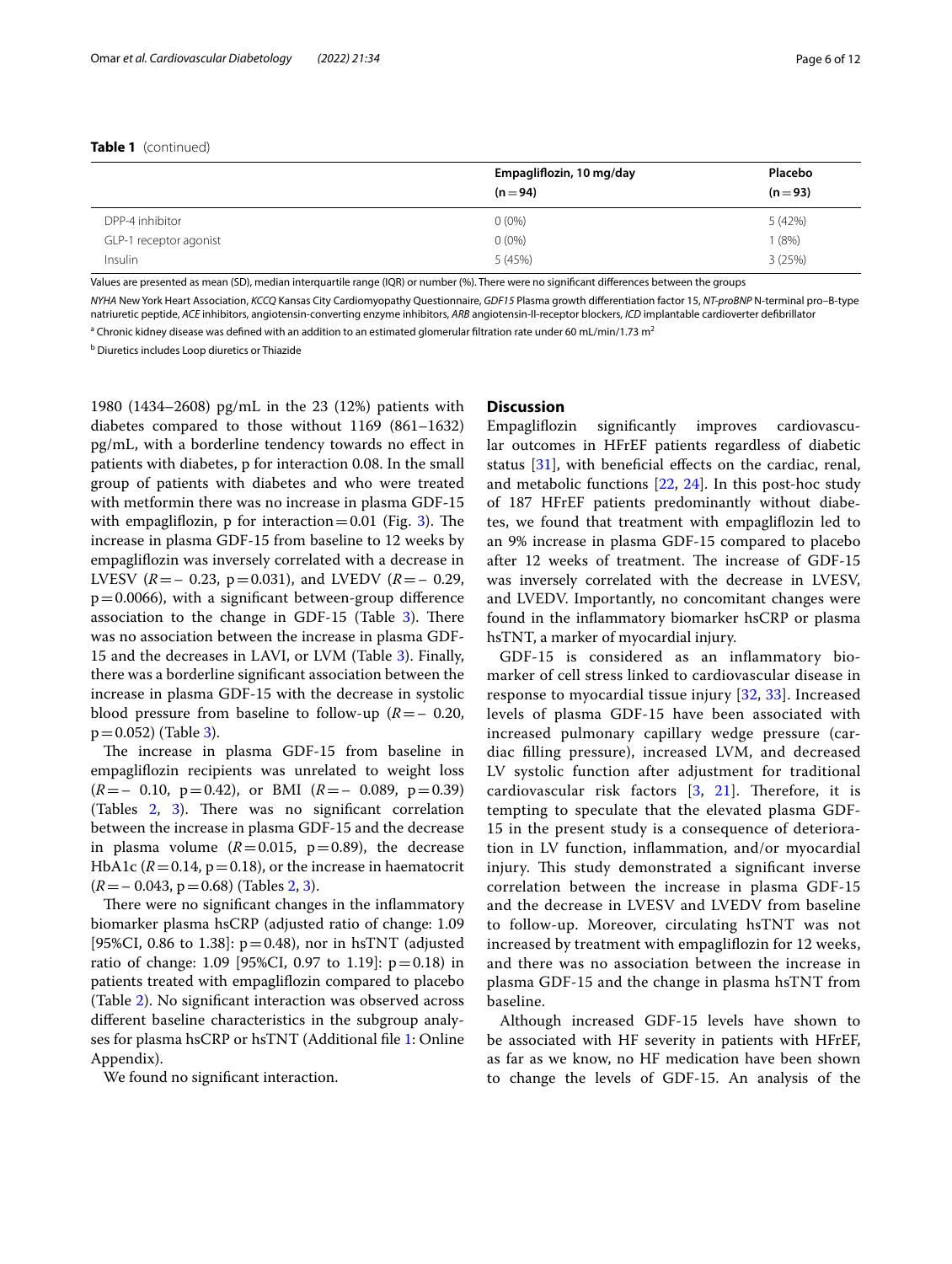# <span id="page-6-0"></span>**Table 2** Changes in efficacy measures

|                                                      | Empagliflozin, 10 mg/day        | Placebo                    | p value  |
|------------------------------------------------------|---------------------------------|----------------------------|----------|
| Outcome measurements                                 |                                 |                            |          |
| GDF-15 (pg/mL)                                       |                                 |                            |          |
| Baseline                                             | 1188 (918 to 1720)              | 1299 (952 to 1823)         |          |
| At 12 weeks                                          | 1394 (970 to 1942)              | 1271 (879 to 1872)         |          |
| Change over 12 weeks                                 | 124 (-27 to 297)                | 12 (-87 to 156)            |          |
| Adjusted between group treatment effect <sup>a</sup> | 1.09 (1.03 to 1.15)             |                            | 0.0040   |
| hsCRP (mg/L)                                         |                                 |                            |          |
| Baseline                                             | 1.82 (0.96 to 3.70)             | 1.24 (0.66 to 3.40)        |          |
| At 12 weeks                                          | 2.00 (1.13 to 3.50)             | 1.43 (0.83 to 3.05)        |          |
| Change over 12 weeks                                 | $0.20$ ( $-0.30$ to 1.20)       | $0.05$ ( $-0.50$ to 0.50)  |          |
| Adjusted between group treatment effect <sup>a</sup> | 1.09 (0.86 to 1.38)             |                            | 0.48     |
| hsTNT (ng/L)                                         |                                 |                            |          |
| Baseline                                             | 12.90 (10.10 to 18.30)          | 14.20 (9.22 to 19.00)      |          |
| At 12 weeks                                          | 13.40 (9.79 to 17.60)           | 13.10 (9.25 to 17.90)      |          |
| Change over 12 weeks                                 | $0.33 (-0.90 to 1.00)$          | $-0.10$ ( $-1.26$ to 1.03) |          |
| Adjusted between group treatment effect <sup>a</sup> | 1.07 (0.98 to 1.19)             |                            | 0.18     |
| Related measurements                                 |                                 |                            |          |
| Cardiac                                              |                                 |                            |          |
| LVESV (mL)                                           |                                 |                            |          |
| Baseline                                             | 108.09 (52.04)                  | 102.43 (45.05)             |          |
| At 12 weeks                                          | 99.98 (45.52)                   | 101.90 (44.55)             |          |
| Change over 12 weeks                                 | $-8.50(26.45)$                  | 0.01(31.32)                |          |
| Adjusted between group treatment effect              | $-8.79$ ( $-17.39$ to $-0.19$ ) |                            | 0.045    |
| <b>Metabolic</b>                                     |                                 |                            |          |
| BMI ( $\text{kg/m}^2$ )                              |                                 |                            |          |
| Baseline                                             | 28.94 (26.48 to 32.42)          | 28.27 (25.86 to 32.96)     |          |
| At 12 weeks                                          | 28.68 (26.28 to 31.97)          | 28.78 (26.04 to 32.64)     |          |
| Change over 12 weeks                                 | $-0.33$ ( $-0.69$ to $-0.03$ )  | $0.15$ ( $-0.35$ to 0.48)  |          |
| Adjusted between group treatment effect <sup>a</sup> | $-0.37$ ( $-0.57$ to $-0.18$ )  |                            | < 0.0001 |
| Renal                                                |                                 |                            |          |
| Plasma volume (mL)                                   |                                 |                            |          |
| Baseline                                             | 3032.59 (404.59)                | 3175.05 (456.44)           |          |
| At 12 weeks                                          | 2897.51 (383.44)                | 3177.65 (415.58)           |          |
| Change over 12 weeks                                 | $-135.08(135.69)$               | 7.7 (144.25)               |          |
| Adjusted between group treatment effect              | $-115.04$ (-152.15 to -77.93)   |                            | < 0.0001 |

Median values with interquartile range are represented for variables with skewed data

*GDF-15* growth/diferentiation factor 15, *hsCRP* high sensitive C-reactive protein, *HsTNT* high-sensitivity troponin T, *LVESV* left ventricular end-systolic volume, *BMI* body mass index

<sup>a</sup> Present the between-group treatment effect as a ratio of change. Adjusted for age, sex, and type 2 diabetes

PARADIGM-HF trial showed that GDF-15 levels were not modifed by sacubitril/valsartan and was strongly associated with mortality and cardiovascular outcome [[34\]](#page-11-14). Therefore, the pathological increase in GDF-15 should be distinguished from medication induced changes in GDF-15 as it has been described for Metformin, and now suggested for SGLT2 inhibitors in this study, by empaglifozin. Whether the empaglifozin induced GDF-15 increase is associated with the benefcial outcomes is speculative and needs further clarifcation in future studies. However, given the fndings in this study, it is unlikely that the increase in plasma GDF-15 by empaglifozin was triggered by myocardial injury or deterioration in cardiac function. "Other studies have demonstrated increased levels of plasma GDF-15 to be more than an infammatory cytokine, and suggested elevated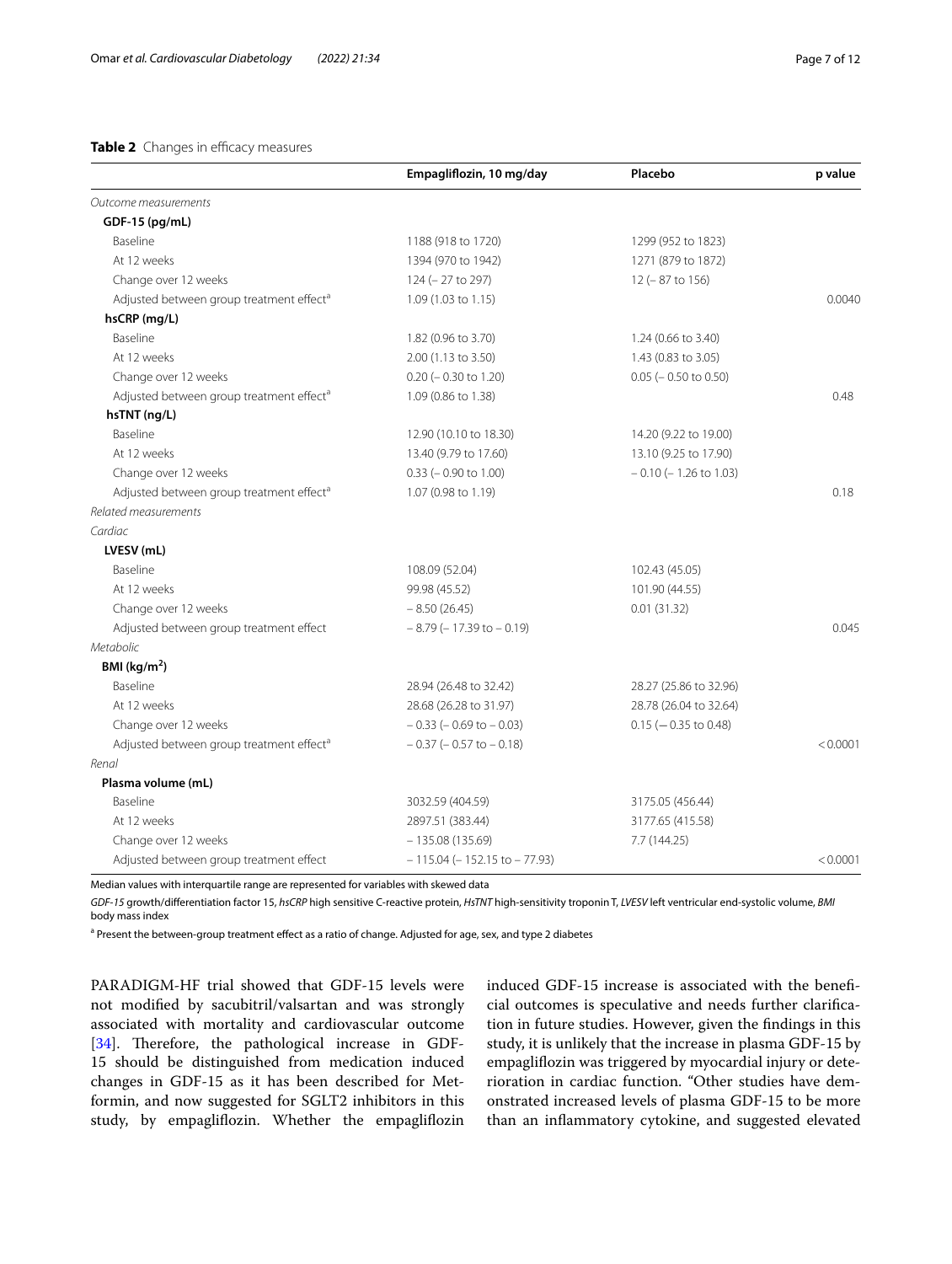

<span id="page-7-0"></span>GDF-15 expression and circulating levels act as a benefcial metabolic regulator, which correlate with weight loss, improved glucose tolerance, reduced food intake and appetite [\[35](#page-11-15), [36\]](#page-11-16). A recent study demonstrated signifcantly increased levels of plasma GDF-15 by metformin treatment [\[35](#page-11-15), [37](#page-11-17)], where they reported that weight loss, improved glucose metabolism, and decreased appetite were correlated to the GDF-15 increase. Importantly, the study demonstrated that metformin's ability to lower weight, circulating glucose, and fasting insulin levels was restrained in GDF-15 knock-out mice, suggesting a GDF-15 mediated mechanism by metformin.

Same metabolic improvements have been reported in patients treated with SGLT2 inhibitors not only in diabetes, but also in HFrEF patients  $[21, 22]$  $[21, 22]$  $[21, 22]$ . The link between SGLT2 inhibitors and weight loss is not fully understood, but theories include urinary glucose loss with concomitant sodium excretion, subsequent improvement in glucose metabolism, and weight loss without a compensatory food intake  $[21]$  $[21]$ . We did not observe a significant association between the empaglifozin induced metabolic benefts; weight loss, and the increase in plasma GDF-15. Although this study is a post-hoc analysis, it was tested on 190 patients, and a strong association would have been detected. But several possible reasons might explain the lack of the association. First, compared to our 9% increase in plasma GDF-15 after 12 weeks of treatment, metformin increased plasma GDF-15 by 48% after 24 weeks of treatment. Metformin might therefore be a more potent drug on the GDF-15 regulation than empaglifozin [\[35](#page-11-15)], or the result could be explained by a longer treatment period with metformin. Second, our interaction analysis revealed tendency toward no increase in plasma GDF-15 in patients with diabetes, and signifcant for those few patients who were on metformin treatment. This finding provides a hypothesis that empagliflozin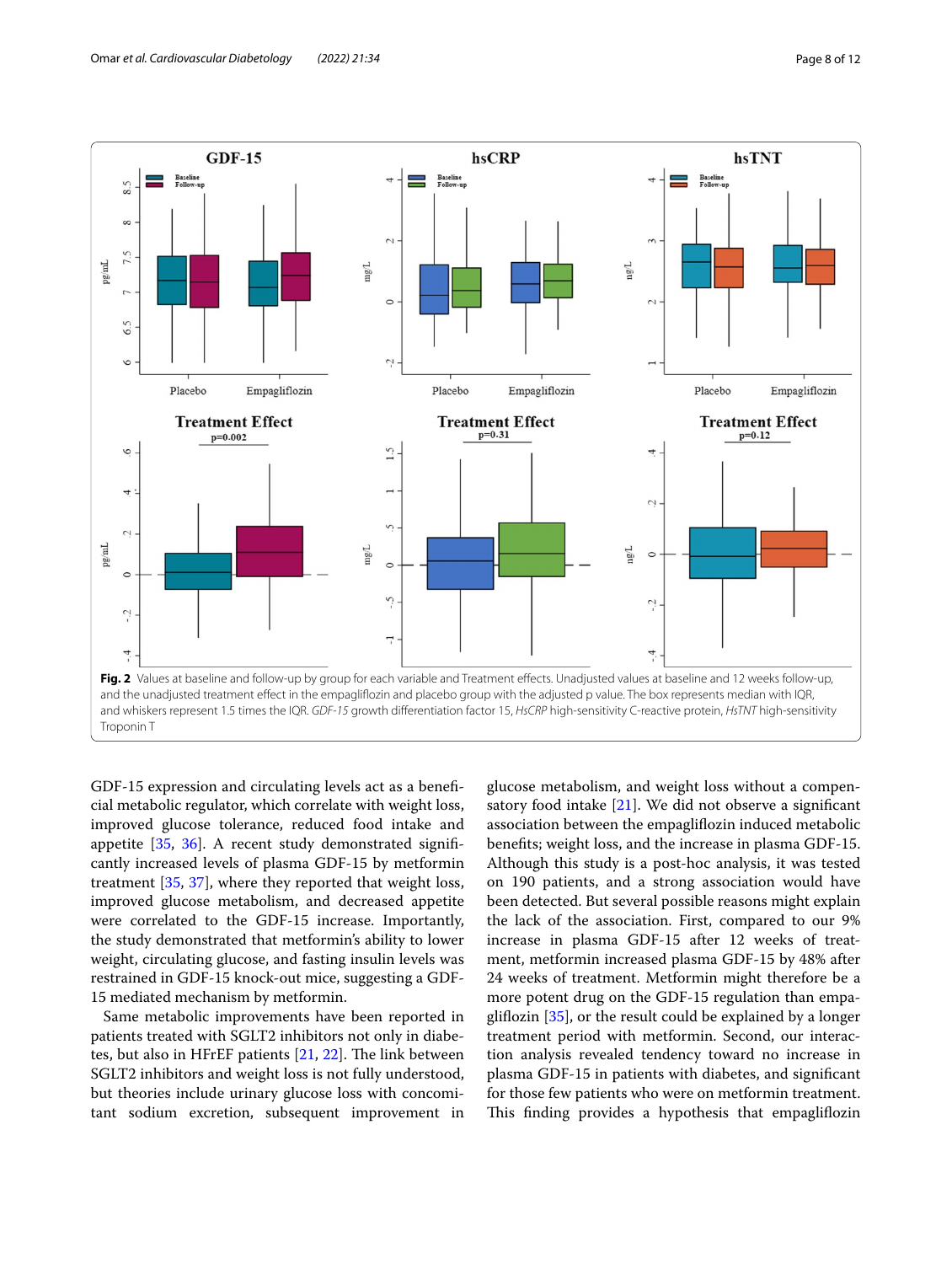

<span id="page-8-0"></span>mineralocorticoid receptor antagonist, *NT-proBNP* N-terminal pro-B-type natriuretic peptide

might act with a similar mechanism of action as metformin, and thus the modest increase in GDF-15 may explain the lack of signifcance in the metabolic regulators. However, the prevalence of diabetes was too low, and the statistical interaction analyses performed should be interpreted with caution. Third, we showed that empaglifozin demonstrated a signifcant reduction in lean mass, but not in fat mass, fat percentage, or visceral adipose tissue in HFrEF patients [\[21\]](#page-11-2), which may further explain the lack of the correlation with weight loss in this study. The ability of GDF-15 to produce metabolic benefts by improving insulin resistance [\[38](#page-11-18)] may explain the improvement in insulin resistance that was induced by empaglifozin in patients with HFrEF without concomitant diabetes [\[21](#page-11-2)]. Finally, the patients in the present study were mainly without diabetes, and the efects of empaglifozin on plasma GDF-15 may be diferent in populations of HFrEF patients with a higher prevalence of diabetes and/or in severe HFrEF patients.

Although this study is a post-hoc analysis, the strength and consistency of the observed efects of empaglifozin treatment on plasma GDF-15 across participants with diferent baseline characteristics adds to the generalizability of the results. There are further limitations to our study design that justify acknowledgment here. Present population was predominantly without diabetes, and extrapolation of the fndings to patients with diabetes and HFrEF should be done with caution. This study is a shortterm trial, and whether the increase in plasma GDF-15 is sustained, or even further increased with longer treatment is speculative. More generally, there are increased risk for false discoveries in a post-hoc study; to account for this risk in our methods, we applied multiplicity adjustment.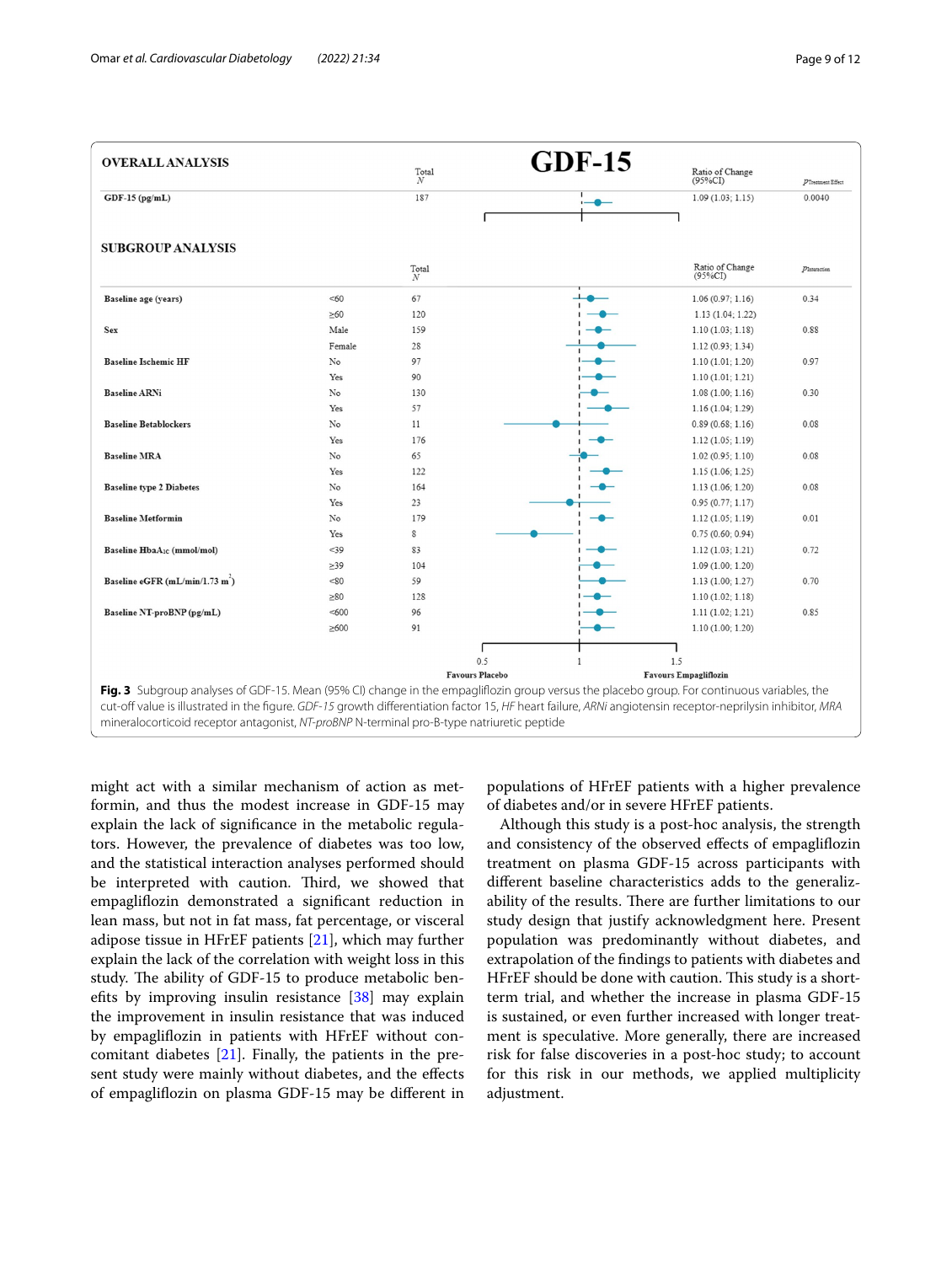# <span id="page-9-1"></span>**Table 3** Correlations of the change in GDF-15 with the change in other variables at 12 weeks

|                                       | Empagliflozin, 10 mg/d |          | Placebo |          | Between-<br>group<br>difference |
|---------------------------------------|------------------------|----------|---------|----------|---------------------------------|
|                                       | $\boldsymbol{R}$       | p value  | R       | p value  | p value                         |
| Cardiac measurements                  |                        |          |         |          |                                 |
| LVESV (mL)                            | $-0.23$                | 0.031    | 0.099   | 0.37     | 0.035                           |
| LVEDV (mL)                            | $-0.29$                | 0.0066   | 0.12    | 0.29     | 0.011                           |
| LVM $(q/m^2)$                         | $-0.10$                | 0.32     | 0.03    | 0.77     | 0.36                            |
| LAVI $(mI/m2)$                        | $-0.02$                | 0.86     | 0.05    | 0.64     | 0.64                            |
| SBP (mmHg)                            | $-0.20$                | 0.052    | $-0.12$ | 0.24     | 0.50                            |
| Metabolic measurements                |                        |          |         |          |                                 |
| Weight (kg)                           | $-0.08$                | 0.418    | $-0.24$ | 0.020    | 0.13                            |
| HbA1c (mmol/L)                        | 0.08                   | 0.429    | $-0.15$ | 0.147    | 0.096                           |
| BMI ( $kg/m2$ )                       | $-0.10$                | 0.394    | $-0.26$ | 0.012    | 0.12                            |
| Renal measurements                    |                        |          |         |          |                                 |
| Haematocrit (%)                       | $-0.04$                | 0.679    | $-0.03$ | 0.76     | 0.94                            |
| Plasma volume (mL)                    | 0.01                   | 0.887    | $-0.07$ | 0.498    | 0.55                            |
| eGFR (mL/min/1 $-73$ m <sup>2</sup> ) | $-0.42$                | < 0.0001 | $-0.53$ | < 0.0001 | 0.68                            |

Pearson's correlation between the change in GDF-15 and other variables. The increase in plasma GDF15 was inversely associated with the decrease in LVESV and **LVEDV** 

*LVESV* left ventricular end-systolic volume, *LVEDV* left ventricular end-diastolic volume, *LVM* left ventricular mas, *LAVi* left atrial volume index, *SBP* systolic blood pressure, *HbA<sub>1c</sub>* haemoglobin A<sub>1c</sub>, *BMI* body mass index, *eGFR* estimated glomerular filtration rate

# **Conclusion**

In conclusion, empaglifozin signifcantly increased the levels of plasma GDF-15 in a mainly non-diabetic HFrEF population after 12 weeks of treatment. The increase in plasma GDF-15 was unrelated to circulating levels of hsCRP, or hsTNT. The observed effect of empagliflozin on plasma GDF-15, and especially in an HFrEF population adds novelty to the existing literature. Our fnding should raise the intriguing reconsideration of GDF-15's mechanisms of action by empaglifozin in this population. The mechanisms underlying the empagliflozinmediated increase in plasma GDF-15 remains to be established, and whether long-term treatment with empaglifozin results in signifcant changes on the metabolic regulators remains to be investigated.

#### **Abbreviations**

GDF-15: Growth diferentiation factor-15; hsCRP: High-sensitive C-reactive protein; hsTNT: High-sensitive troponin T; SGLT2: Sodium-glucose cotransporter-2; HFrEF: Heart failure with reduced ejection fraction.

#### **Supplementary Information**

The online version contains supplementary material available at [https://doi.](https://doi.org/10.1186/s12933-022-01463-2) [org/10.1186/s12933-022-01463-2](https://doi.org/10.1186/s12933-022-01463-2).

<span id="page-9-0"></span>**Additional fle 1: Online Appendix: Table S1**: Full list of inclusion and exclusion criteria. **Table S2**: Treatment effect on the intention-to-treat population. The treatment effect was analysed using a linear mixed effect model with a random intercept to account for repeated measurements

from the same individual, and reported as a ratio of change value (due to the skewed distribution) with 95% confdence intervals (95% CIs) for the between-group changes with age, sex, body mass index (BMI), estimated glomerular fltration (eGFR), and diabetes at baseline as covariates. The adjusted between-group treatment ratio of change effect on GDF-15, hsCRP, and hsTNT are listed below. **Fig. S1**. Subgroup analysis of hsCRP. Mean (95% CI) change in the empaglifozin group versus the placebo group. For continuous variables, the cut-off value is illustrated in the fgure. HsCRP, high-sensitivity C-Reactive Protein; HF, heart failure; ARNi, angiotensin receptor-neprilysin inhibitor; MRA, mineralocorticoid receptor antagonist; NT-proBNP, N-terminal pro-B-type natriuretic peptide. **Fig. S2**. Subgroup analysis of hsTNT. Mean (95% CI) change in the empaglifozin group versus the placebo group. For continuous variables, the cut-off value is illustrated in the figure. HsTNT, high-sensitivity Troponin T; HF, heart failure; ARNi, angiotensin receptor-neprilysin inhibitor; MRA, mineralocorticoid receptor antagonist; NT-proBNP, N-terminal pro-B-type natriuretic peptide.

#### **Acknowledgements**

None.

# **Authors' contributions**

Drs. MO and JEM had the full access to all of the data in the study and take responsibility for the integrity of the data and the accuracy of the data analysis. Concept and design: MS, JEM, CK, MO, JJ, FG, LK. Acquisition of data: MO, JJ. Analysis and interpretation of data: MO. Drafting of the manuscript: MO. Critical revision of the manuscript for important intellectual content: All authors contributed to the interpretation of the results, writing or revision of the manuscript, and approved the fnal version of the manuscript. Statistical analysis: MO. Obtained funding: MS, JEM, MO, JJ. Study primary investigators: MS and JEM. All authors read and approved the fnal manuscript.

#### **Funding**

Empire HF GDF-15 biomarker was an investigator-initiated study and was supported by public funding. The manufacturer of empaglifozin was not involved in in any part of the study. This work was supported by the Danish Heart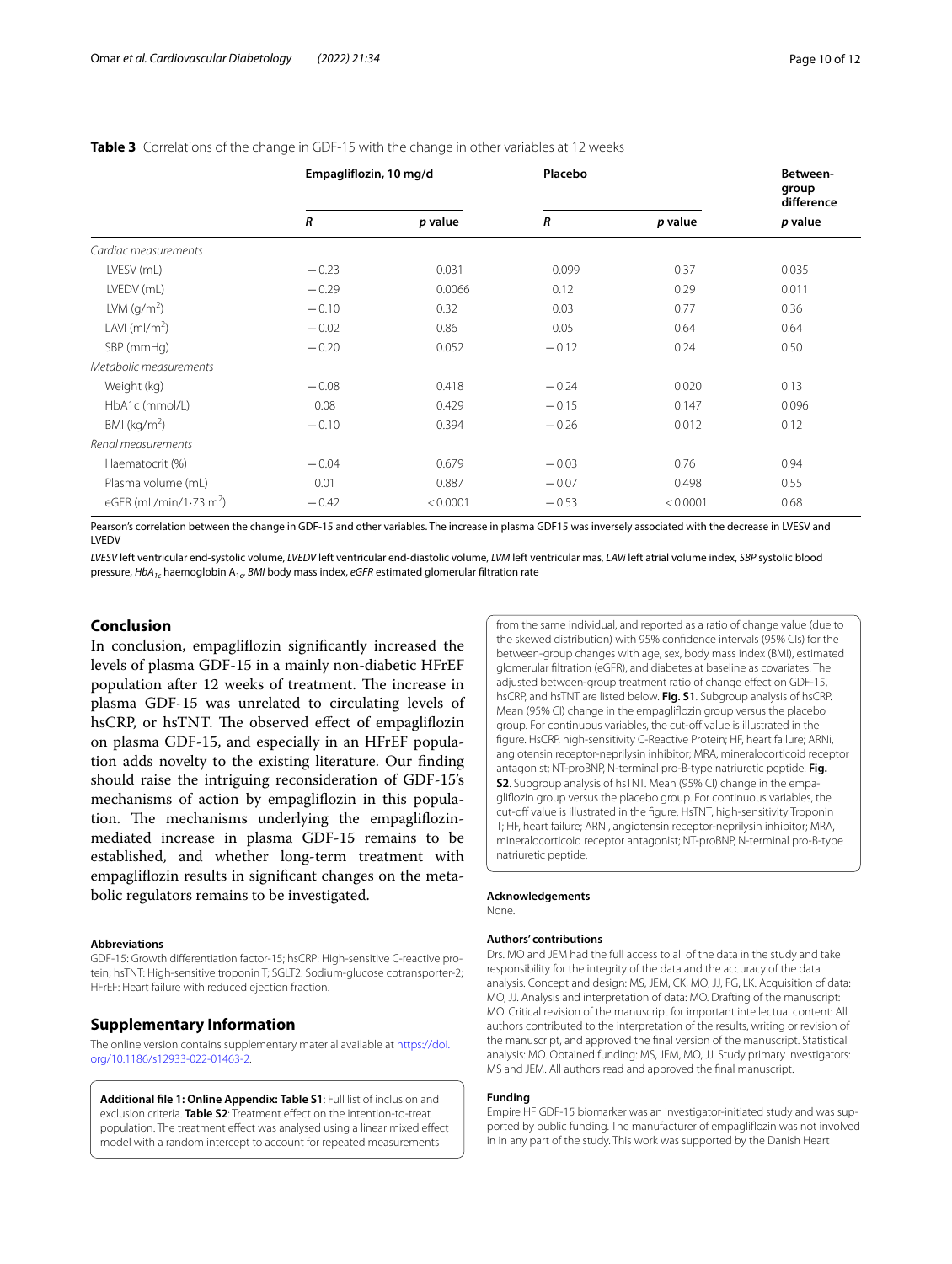Foundation [Grant Numbers 17-R116-A7714-22076, 18-R124-A8573-22107]; Steno Diabetes Center Odense, Denmark [Grant Number 3363] and A.P. Møller Foundation for the Advancement of Medical Science [Grant Numbers 17-L-0339]; the Research Council at Herlev and Gentofte University Hospital, Denmark [Institutional Research Grant]; the Research and Innovation Foundation of the Department of Cardiology (FUHAS, formerly FUKAP), Herlev and Gentofte University Hospital, Denmark [Institutional Research Grant]; and the Capital Region of Denmark [Grant Number A6058].

#### **Availability of data and materials**

The data that support the fndings of this study are available on request from the corresponding author. The data are not publicly available because they contain information that could compromise the privacy of research participants.

#### **Declarations**

#### **Ethics approval and consent to participate**

Empire HF trial [\[26](#page-11-6)] was designed, conducted and reported in accordance with a protocol in compliance with Good Clinical Practice and in accordance with the Declaration of Helsinki. All participants signed informed consent prior to inclusion. The Empire HF study protocol was approved by the relevant institutional review board (Danish National Committee on Health Research Ethics, number H-17010756).

#### **Consent for publication**

I, the undersigned, give my consent for the publication to be published in the Cardiovascular Diabetology Journal.

#### **Competing interests**

MO reports grant from the Danish Heart Foundation, grants from The Steno Diabetes Center Odense (SDCO), Odense University Hospital Denmark, grants from A.P. Møller Foundation for the Advancement of Medical Science, Denmark related to present study, and personal fees from scientifc advisory board from AstraZeneca, outside the submitted work. JJ reports grants from the Research Council at Herlev and Gentofte University Hospital, Denmark, grants from the Research and Innovation Foundation of the Department of Cardiology (FUHAS; formerly FUKAP), Herlev and Gentofte University Hospital, Denmark, grants from the A.P. Møller Foundation for the Advancement of Medical Science, Denmark, during the conduction of the study, and personal fees from scientifc advisory board from AstraZeneca, outside the submitted work. CK reports personal fees from scientifc advisory panels and speaker fees from Boehringer Ingelheim, Merck, Sharp & Dohme, AstraZeneca, Amgen, Novartis, Novo Nordisk, and Shire, outside the submitted work. KH, LV, JHL, and CFA have nothing to disclose. CT reports personal fees from scientifc advisory panels and speaker fees from Orion Pharma and Bayer outside the submitted work. FG reports personal fees from Boehringer Ingelheim during the conduction of the study, personal fees from Novartis, grants and personal fees from Pfzer, and personal fees from Orion Pharma Abbott, Bayer, AstraZeneca, and Carmat, outside the submitted work. LK reports personal fees from speaker honorarium from Novartis, AstraZeneca, Novo Nordisk, and Boehringer Ingelheim, outside the submitted work. MS reports grants from The Capital Region of Denmark and grants from the Danish Heart Foundation, during the conduction of the study; personal fees and non-fnancial support from AstraZeneca, and personal fees from Novo Nordisk and Boehringer Ingelheim, outside the submitted work. JEM reports grant from Roche to perform GDF-15 analyses, research grant from Abiomed outside submitted work, and speaker honorarium from Abiomed, Novartis, Abbott, Boehringer Ingelheim and Orion Pharma, outside the submitted work.

#### **Author details**

<sup>1</sup> Department of Cardiology, Research Unit of Cardiology, Odense University Hospital, Odense, Denmark. <sup>2</sup> Steno Diabetes Center Odense, Odense University Hospital, Odense, Denmark. <sup>3</sup> Department of Cardiology, Herlev, Gentofte University Hospital, Herlev, Denmark. <sup>4</sup> Department of Endocrinology, Rigshospitalet, Copenhagen, Denmark. <sup>5</sup> Department of Cardiology, Bispebjerg, Frederiksberg University Hospital, Copenhagen, Denmark. <sup>6</sup>Department of Cardiology, Rigshospitalet, Copenhagen, Denmark.<sup>7</sup> Department of Clinical Medicine, University of Copenhagen, Copenhagen, Denmark. <sup>8</sup>Faculty of Health Sciences, University of Southern Denmark, Odense, Denmark.

Received: 14 December 2021 Accepted: 9 February 2022

#### **References**

- <span id="page-10-0"></span>Buendgens L, Yagmur E, Bruensing J, et al. Growth differentiation factor-15 is a predictor of mortality in critically ill patients with sepsis. Dis Markers. 2017;2017:1–10. <https://doi.org/10.1155/2017/5271203>.
- <span id="page-10-1"></span>2. Rohatgi A, Patel P, Das SR, et al. Association of growth diferentiation factor-15 with coronary atherosclerosis and mortality in a young, multiethnic population: observations from the Dallas heart study. Clin Chem. 2012;58(1):172–82. [https://doi.org/10.1373/clinchem.2011.171926.](https://doi.org/10.1373/clinchem.2011.171926)
- <span id="page-10-2"></span>3. Kempf T, von Haehling S, Peter T, et al. Prognostic utility of growth differentiation factor-15 in patients with chronic heart failure. J Am Coll Cardiol. 2007;50(11):1054–60.<https://doi.org/10.1016/j.jacc.2007.04.091>.
- 4. Rabkin SW, Tang JKK. The utility of growth diferentiation factor-15, galectin-3, and sST2 as biomarkers for the diagnosis of heart failure with preserved ejection fraction and compared to heart failure with reduced ejection fraction: a systematic review. Hear Fail Rev. 2020;26(4):799–812. [https://doi.org/10.1007/S10741-020-09913-3.](https://doi.org/10.1007/S10741-020-09913-3)
- 5. Li M, Duan L, Cai YL, et al. Growth diferentiation factor-15 is associated with cardiovascular outcomes in patients with coronary artery disease. Cardiovasc Diabetol. 2020;19(1):1–12. [https://doi.org/10.1186/S12933-](https://doi.org/10.1186/S12933-020-01092-7/FIGURES/6) [020-01092-7/FIGURES/6](https://doi.org/10.1186/S12933-020-01092-7/FIGURES/6).
- <span id="page-10-3"></span>6. May BM, Kochi AN, Magalhães APA, et al. Growth/diferentiation factor-15 (GDF-15) as a predictor of serious arrhythmic events in patients with nonischemic dilated cardiomyopathy. J Electrocardiol. 2022;70:19–23. <https://doi.org/10.1016/J.JELECTROCARD.2021.10.002>.
- <span id="page-10-4"></span>Andersson J, Fall T, Delicano R, Wennberg P, Jansson JH. GDF-15 is associated with sudden cardiac death due to incident myocardial infarction. Resuscitation. 2020;152:165–9. [https://doi.org/10.1016/J.RESUSCITATION.](https://doi.org/10.1016/J.RESUSCITATION.2020.05.001) [2020.05.001](https://doi.org/10.1016/J.RESUSCITATION.2020.05.001).
- <span id="page-10-5"></span>8. He X, Su J, Ma X, et al. The association between serum growth differentiation factor 15 levels and lower extremity atherosclerotic disease is independent of body mass index in type 2 diabetes. Cardiovasc Diabetol. 2020;19(1):1–8. <https://doi.org/10.1186/S12933-020-01020-9/FIGURES/2>.
- <span id="page-10-6"></span>9. Tsai VWW, Macia L, Johnen H, et al. TGF-b superfamily cytokine MIC-1/ GDF15 is a physiological appetite and body weight regulator. PLoS ONE. 2013;8(2):e55174. [https://doi.org/10.1371/journal.pone.0055174.](https://doi.org/10.1371/journal.pone.0055174)
- 10. Vila G, Riedl M, Anderwald C, et al. The relationship between insulin resistance and the cardiovascular biomarker growth diferentiation factor-15 in obese patients. Clin Chem. 2011;57(2):309–16. [https://doi.org/10.1373/](https://doi.org/10.1373/clinchem.2010.153726) [clinchem.2010.153726.](https://doi.org/10.1373/clinchem.2010.153726)
- <span id="page-10-7"></span>11. Mullican SE, Lin-Schmidt X, Chin CN, et al. GFRAL is the receptor for GDF15 and the ligand promotes weight loss in mice and nonhuman primates. Nat Med. 2017;23(10):1150–7.<https://doi.org/10.1038/nm.4392>.
- <span id="page-10-8"></span>12. Day EA, Ford RJ, Smith BK, et al. Metformin-induced increases in GDF15 are important for suppressing appetite and promoting weight loss. Nat Metab. 2019;1:1202–8. [https://doi.org/10.1038/s42255-019-0146-4.](https://doi.org/10.1038/s42255-019-0146-4)
- <span id="page-10-9"></span>13. Pernicova I, Kelly S, Ajodha S, et al. Metformin to reduce metabolic complications and infammation in patients on systemic glucocorticoid therapy: a randomised, double-blind, placebo-controlled, proof-of-concept, phase 2 trial. Lancet Diabetes Endocrinol. 2020;8(4):278–91. [https://](https://doi.org/10.1016/S2213-8587(20)30021-8) [doi.org/10.1016/S2213-8587\(20\)30021-8.](https://doi.org/10.1016/S2213-8587(20)30021-8)
- <span id="page-10-10"></span>14. Packer M, Anker SD, Butler J, et al. Cardiovascular and renal outcomes with empaglifozin in heart failure. N Engl J Med. 2020;383:1413–24. <https://doi.org/10.1056/NEJMoa2022190>.
- 15. McMurray JJV, Solomon SD, Inzucchi SE, et al. Dapaglifozin in patients with heart failure and reduced ejection fraction. N Engl J Med. 2019;381:1995–2008. [https://doi.org/10.1056/NEJMoa1911303.](https://doi.org/10.1056/NEJMoa1911303)
- 16. Perkovic V, Jardine MJ, Neal B, et al. Canaglifozin and renal outcomes in type 2 diabetes and nephropathy. N Engl J Med. 2019;380(24):2295–306. <https://doi.org/10.1056/NEJMoa1811744>.
- 17. Zinman B, Wanner C, Lachin JM, et al. Empaglifozin, cardiovascular outcomes, and mortality in type 2 diabetes. N Engl J Med. 2015;373(22):2117–28. [https://doi.org/10.1056/NEJMoa1504720.](https://doi.org/10.1056/NEJMoa1504720)
- 18. Bhatt DL, Szarek M, Steg PG, et al. Sotaglifozin in patients with diabetes and recent worsening heart failure. N Engl J Med. 2021;384(2):117–28. [https://doi.org/10.1056/nejmoa2030183.](https://doi.org/10.1056/nejmoa2030183)